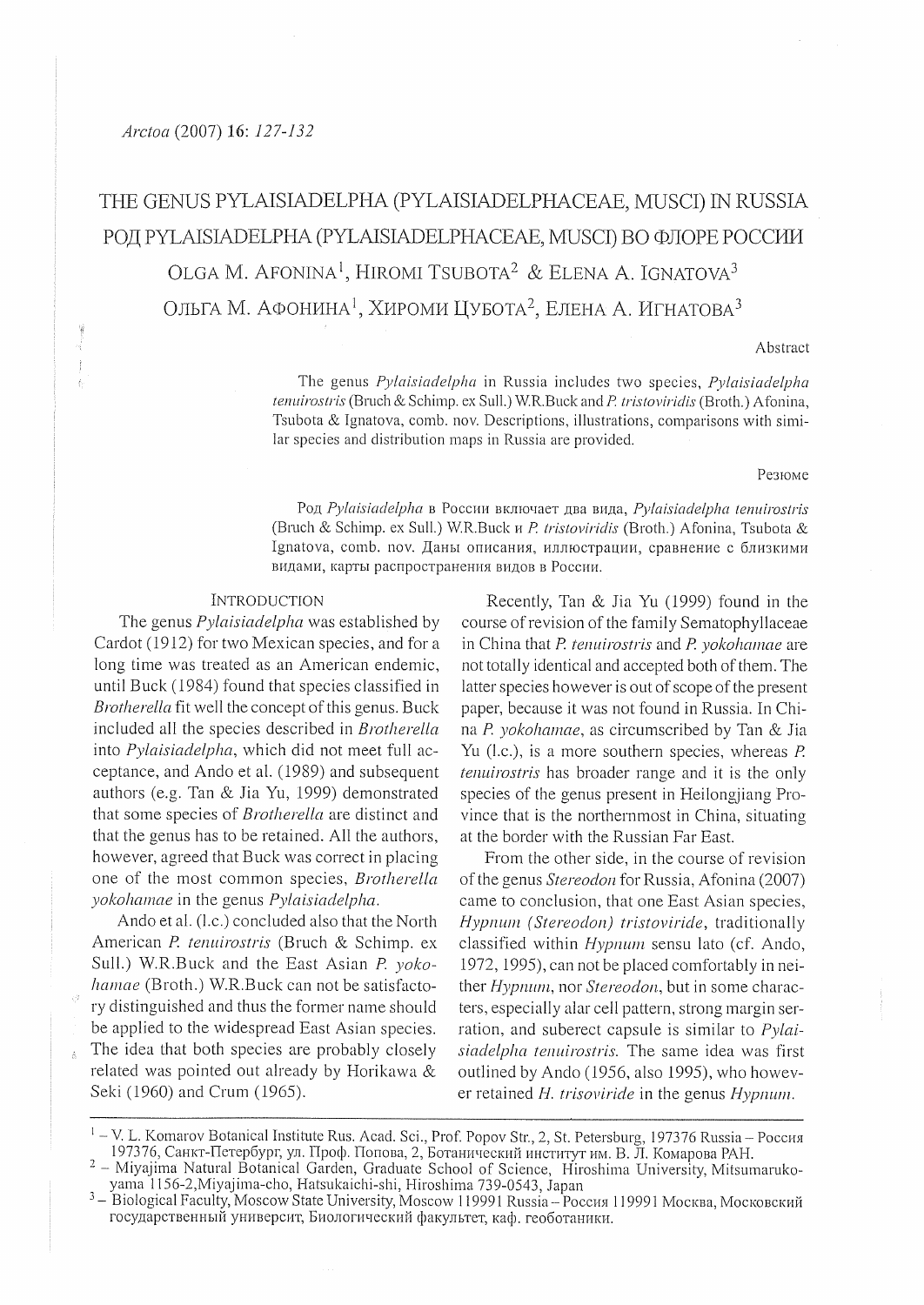This morphological observations fall in a very well agreement with the molecular data obtained by Tsubota et al. (2002, 2004), revealing *Hypnum tristoviride* unrelated to any other species of the *Hypnum* in the phylogenetic analysis. The genus *Hypnum* was found polyphyletic, but most of its species formed monophyletic groups (usually corresponding to subgeneric units of the genus), in a way similar to the result of Gardiner et al. (2005), based on other selection of taxa and different gene regions.

The analyses of Tsubota et al. (2002, 2004) clearly indicate the affinity of *Hypnum tristoviride* with *Pylaisiadelpha tenuirostris*. In the first analysis, the single accession of *Hypnum tristoviride* has been found as a sister to clade of *Pylaisiadelpha tenuirostris* + *Wijkia hornschuchii.* In the second analysis three specimens of *Hypnum tristoviride* were studied and they were found within a grade among three specimens of *Pylai*siadelpha tenuirostris. The latter grade was a part of clade othervvise composed by species of *Brotlzerella, Wijkia and Heterophyllium nematosum* (note that *Heteropliyllium affine* was found in another group).

An attempt to study *Hypnum tristoviride* with ITS was not successful, as PCR product with the standard primers, both internal and external, was not obtained (Milyutina, pers. corresp.). The same difficulty we faced with *Pylaisiadelpha tenuirostris* and some other Sematophyllaceae and Pylaisiadelphaceae, but never with Hypnaceae and Pylaisiaceae. This may be considered as an additional (although weak) evidence of the relationship of these taxa.

Basing on the above evidences, we transfer *HYPlllllll tristoviride* to the genus *Pylaisiadelpha.* 

Pylaisiadelpha Cardot, Rev. Bryol. 39: 57. 1912.

Type species: *P. rhaphidostegioides* (Cardot) Cardot, = P. tenuirostris (Bruch & Schimp. ex Sull.) W.R.Buck

Plants small to medium-sized, in green, yellowish-green or brownish-golden mats. Stems creeping, brownish or dark red, rather regularly pinnately branched in one plane, teretely foliate; branches teretely to subcomplanately foliate; hyalodermis well-developed or only partial; central strand absent. Pseudoparaphyllia lanceolate, some-

times slightly branched, distinctly serrate. Stem leaves erect, straight to falcate-secund, lanceolate to triangular-lanceolate, rather gradually longly and narrowly acuminate, slightly or abruptly narrowed to insertion, not plicate, concave; margins sometimes recurved below, strongly serrate above, serrulate to subentire below; costa double, short, sometimes almost lacking; laminal cells linear, with acute ends; basal cells yellow or brownish-orange with thick, subporose walls; alar cells few, in 1 row along the base, large and inflated, somewhat thickwalled, supra-alar cells distinct, quadrate. Branch leaves smaller, more strongly falcate to circinate, more strongly serrate. Autoicous or dioicous. Perichaetial leaves lanceolate, subulate, almost not plicate, serrate above. Seta yellowish-red. Capsule slightly inclined to suberect, oblong-cylindric; operculum conic and indisctincly rostrate to distinctly longirostrate; exothecial cells non-collenchimatous, exostome teeth cross-striolate below, yellowish; endostome with rather high basal membrane, with or without cilia. Spores relatively small,  $12-20 \mu m$ .

Familial placement of *Pylaisiadelpha* shifted from Entodontaceae (Cardot, 1912) to Sematophyllaceae (Brotherus, 1925; Buck, 1998), Hypnaceae (Ando et aI., 1989), and finally Goffinet & Buck (2004) classified this genus in the family Pylaisiadelphaceae.

## KEY FOR lDENTIFICATION OF *PYLAISIADELPHA*  SPECIES IN RUSSIA

- 1. Leaves slightly narrowed to the insertion; supra-alar cells (2-)3-7 at margin; endostome cilia rudimentary or absent; autoicous; plants usually yellow-brownish **..** 1. *P tenuirostris*
- Leaves rather abruptly narrowed to the insertion; supra-alar cells 1-2(-3) at margin; endostome cilia usually single, occasionally rudimentary; dioicous; plants often dark-green or yellowish-green **........... 2.** P *tristoviridis*
- 1. Pylaisiadelpha tenuirostris (Bruch & Schimp. ex Sull.) W.R.Buck, Yushamia 1(2): 13. 1984.- *Leskea tenuirostris* Bruch & Schimp. ex Sull *in* Gray, Man. Bot. N.U. States 668. 1848.
- *Brotlzerella tenuirostris* (Bruch & Schimp. ex Sull.) Broth. *in* Engler & Prantl, Nat. Pfl. (ed. 2) 11: 425.1925. Figs. 1,3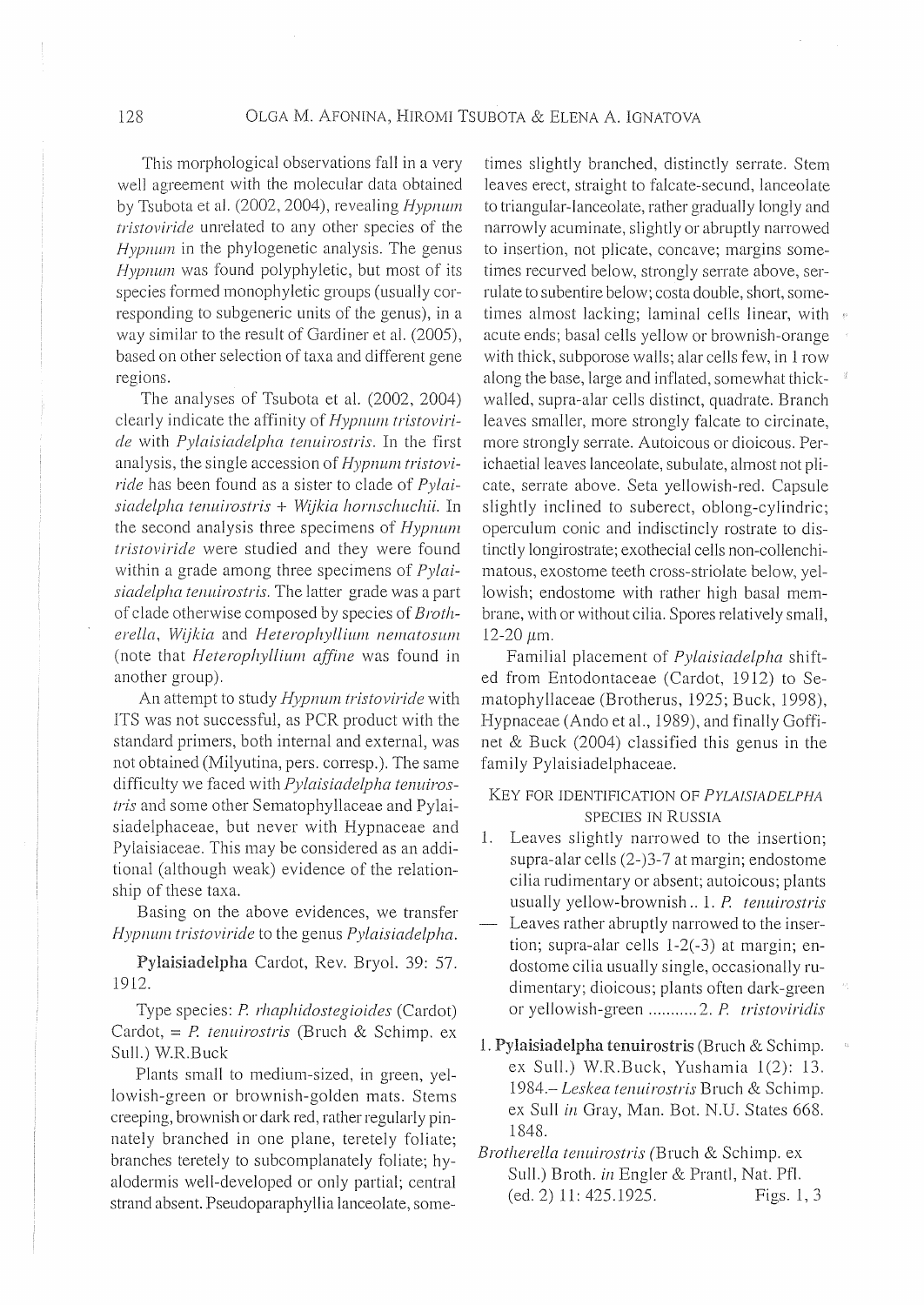*The genus Pylaisiadelpha in Russia 129* 



Fig. 1. *Pylaisiadelpha tenuirostris* (Bruch & Schimp. cx Sull.) W.R.Buck (from from Ussurijsky Rcscrvc, Ignatov & Ignatova #06-2965, MHA): 1-2 - capsules; 3-4 - habit; 5 - upper leaf cells; 6-7 - mid-leaf cells; 8 stem transverse section; 9 - basal leaf cells; 10 - perichaetial leaf; 11-13 - stem leaves; 14-17 - branch leaves. Scale bars: 2 mm for 1-3; 1 mm for 4; 0.5 mm for 10-17; 100  $\mu$ m for 5-9.

ly yellow to brownish, slightly glossy mats. Stems leaves  $0.7-1.3 \times 0.20-0.35$  mm, erect and falcate-0.5-1.0 cm long, subpinnately branching; branches secund, concave, oblong-Ianceolate, gradually

Plants small, in soft, green, or more common- to 5 mm long, slightly complanately foliated. Stem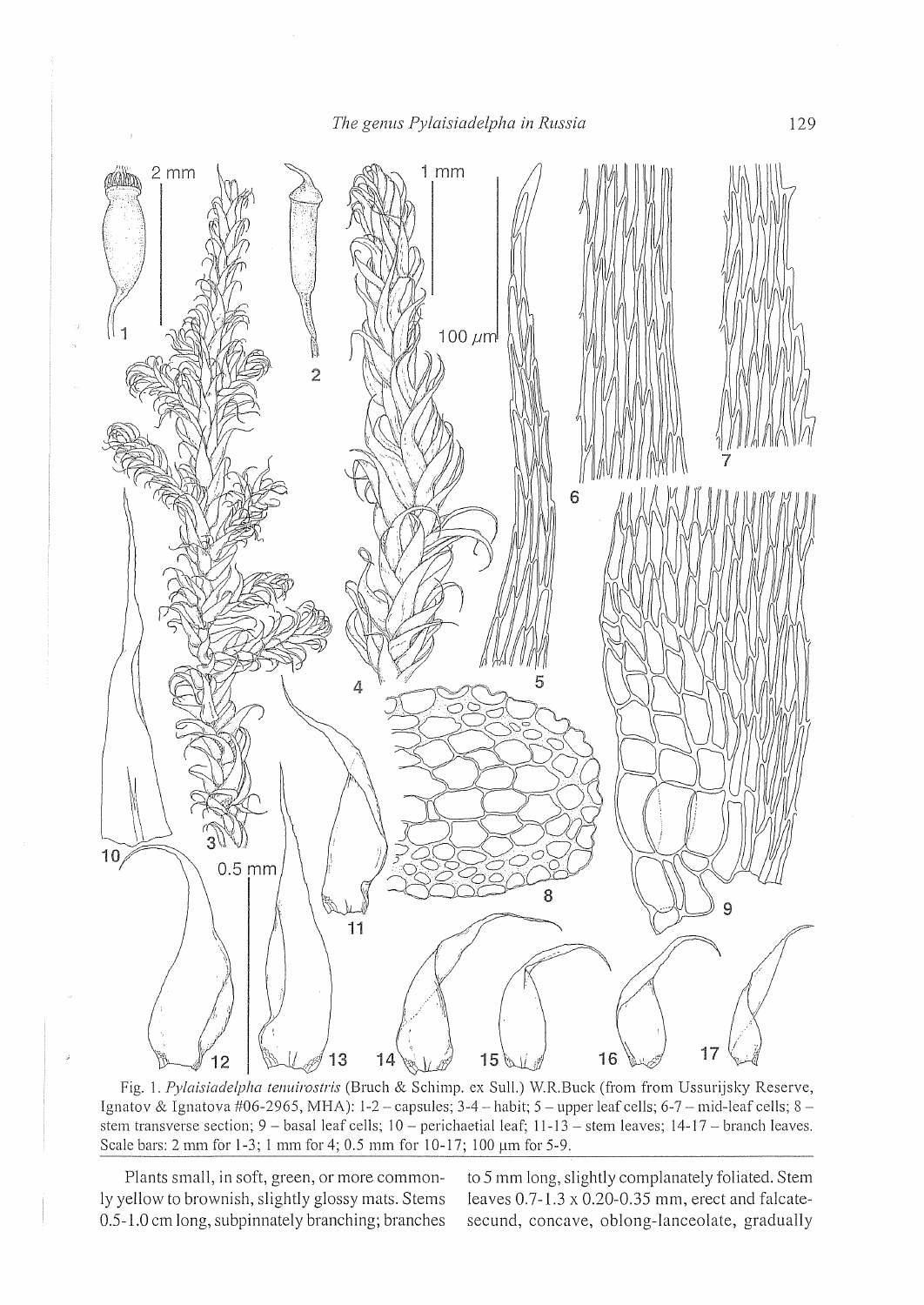

Fig. 2. *Pyla is iadelplz a tristoviridis* (Cardot) Afonina, Tsubota & Ignatova (from Vladivostok, *Ignatov* & *al. #06-2017,* MBA): 1 - habit; 2 - capsule; 3 - stem transverse section; 4-5 - mid-leaf cells; 6 - upper leaf cells; 7-8 basal leaf cells;  $9-11$  - branch leaves;  $12-14$  - stem leaves. Scale bars: 2 mm for 1-2; 1 mm for 9-14; 100  $\mu$ m for 3-8.

long-acuminate, yellowish at base, margins  $\pm$  reflexed below, serrate above; median laminal cells linear, 50-80 x 4-6  $\mu$ m, upper laminal cells shorter, 35-40 x 5  $\mu$ m; alar group triangular, alar cells oblong, moderately inflated, yellowish, with rather thick walls, in 1(-2) rows, supra-alar cells 3-7 along leaf margin, subquadrate to short rectangular, thick-walled. Branch leaves similar to stem leaves but smaller. Autoicous. Seta smooth, brown, 10-15 mm. Capsule erect and symmetric, 1.5-2.0 mm long, cylindric or oblong-cylindric, yellowish-brown. Operculum obliquely long-ros-

trate, to 0.8 mm. Exostome teeth ca. 300  $\mu$ m long; endostome rudimentary; basal membrane ca. 80  $\mu$ m high; cilia none. Spores 12-20  $\mu$ m. Filamentose multicellular propagulae are characteristic for some populations of this species, but they were never found in material from Russia.

SPECIMENS EXAMINED: Amurskaya Province: Zeya Distr., Zeya State Reserve, TepJyj Creek, 7.VIII.l980 L.l. *Abramova* #5 (MW); same, 2l.IX.1979 Petelin s.n. (MW); same, Gilyuj River, 11. VIII. 1980 L.l. *Abramova* #81 (MW). Khabarovsk Territory: Verkhne-Bureinsky Distr., 5 km to ESE from Tyrma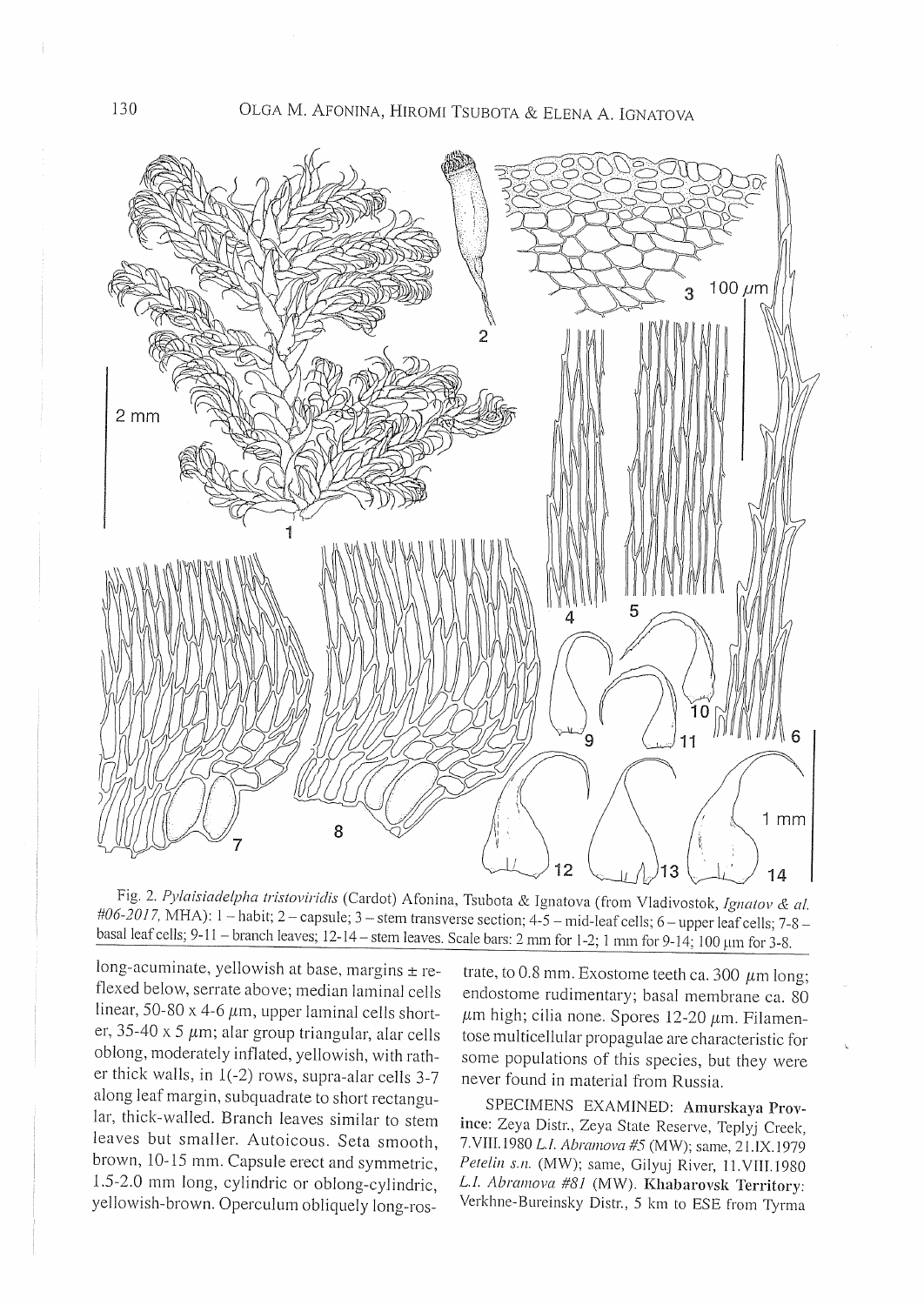

settlement, 20.IX.1940 *Mesherov* S.n. (LE); Khekhtsirskij Reserve, UX.1979 *Bondartseva* S.n. (LE). Primorsky Territory: Khasan Distr., "Kedrovaya Pad" Reserve, 9.x.19S4 *Vasil'eva* S.n. (LE); Sikhote Alin Reserve, vicinity of Sibichi settlement, 7.IX.1946 *M.* \,.: *Korchagina*  & *A.A. Korchagin s.n.* (LE); Slavyansk Distr., Suputinsky Reserve, IX.1961 *Vasil 'eva* s.n.(LE); Ussurijsky Reserve, *Ignatov* & *Ignatova #06-3456* (MHA); Lozovski Reserve, 20.IX.1978, *Bardunov & al. s.n.* (LE); Shkotovo Distr.: upper Usmuha River, 20.IX.1946 *Kolesnikov* s.n. (LE); Litovka (Khualaza) Mt., 15.IX.1995 Konov*alova* & *al* S.n. (MBA); Pidan (Livadiyskaya) Mt., *Ignatov & Ignatova #06-2146* (MHA); Vicinity of Vladivostok, 27. VIII.1963 Selivanova-Gorodkova s.n. (LE); Vladivostok Area, Okeansky Ridge, near Shamarsky Pass, *Ignatov* & *al. #06-2024, 06-2006, 06-2010*  (MBA); Partizanskij Distr., Olkhovaya Peak, *Ignatov*  & *al. #06-2845, 06-2308* (MBA). Sakhalinskaya Province: Kuril Islands, Kunashir Island, Ozernaya Creek, *Ignatov #06-1449* (MBA).

*Distribution.* Japan (Honshu, Shikoku, Kyushyu), Eastern North America and Central America (Mexico, Guatemala, Panama). Russia: Primorsky and Khabarovsk Territories, Amurskaya and Sakhalinskaya Provinces. It grows in forest mostly on trunk bases, rotten wood, rarely on stones and rocks.

Plants reported from South Siberia, Baikal region (Bardunov, 1969, Kazanovsky, 1991) do not belong to the genus *Pylaisiadelpha* and will be discussed elsewhere.

*Differentiation. Pylaisiadelpha tenuirostris*  shows some superficial resemblance with slen-

Fig. 3. Distribution *ofPylaisiadelpha tenuirostris* (solid circles) and *P. tristoviridis* (open squares) in Russia.

der species of *Stereodon*, such as *S. pallescens* (Hedw.) Mitt., but it is distinguished by erect capsules and inflated alar cells.

2. Pylaisiadelpha tristoviridis (Broth.) Afonina, Tsubota & Ignatova, comb. nov. - *Stereodon tristoviridis* Broth., Hedwigia 38: 234. 1899. *Hypnum tristoviride* (Broth.) Paris, Ind. Bryol. Suppl. 1: 214. 1900. Figs. 2, 3

Plants rather slender, in yellowish-green or brownish-green mats. Stems 5-10 cm long, regularly and densely pinnately branching; branches 5-10 mmlong, slightly complanately foliate. Stem leaves 0.8-1.5 x 0.3-0.5 mm, falcate-secund, triangular-lanceolate, rather abruptly narrowed to the insertion, gradually longly and narrowly acuminate; median leaf cells (50-)70-90  $x$  4-6  $\mu$ m. Branch leaves 0.7-1.2 x 0.20-0.35 mm. Dioicous. Seta yellowish-red, to 3.2 cm. Capsule inclined to suberect, 1.2-1.5 mm long, oblong-cylindric. Operculum short-rostrate. Exostome teeth ca. 0.40-0.43 mm long. Basal membrane ca. 0.13 mm high; cilia 1-2, as long as the segments. Spores  $14-20 \mu m$ .

SPECIMENS EXAMINED: Primorsky Territory: Khasan Distr., "Kedrovaya Pad" Reserve, 16.X.1974 *Bardunov s.n.* (IRK, LE); Vladivostok Area, Okeansky Ridge, near Shamarsky Pass, *Ignatov* & *al.* #06-2017 (MHA).

*Distribution.* Japan (Hokkaido, Honshu, Shikoku, Kyushyu), Korea, Taiwan, China. In Russia this species was collected few times in Primorsky Territory. It grows in forest on rotten logs.

*Differentiation. Pylaisiadelpha tristoviridis*  shows some superficial resemblance with *Stere-* $\alpha$ *don fauriei* and *S. densirameus*, but it is distinguished from both these species by large, inflated, somewhat thick-walled, "bubble-like"-shaped alar cells vs. smaller, thin-walled, isodiametric or ovate alar cells, central strand absent vs. present, sexual condition dioicous vs. autoicous.

Alar group indicates the affinity with *Pylaisiadelpha tenuirostris, but superficially these species are* rather distinct by characters mentioned in the key.

## ACKNOWLEDGEMENTS

The work was partly supported by RFBR grants 05-04-48705 and 07-04-00013, and Hill-7063.2007.4.